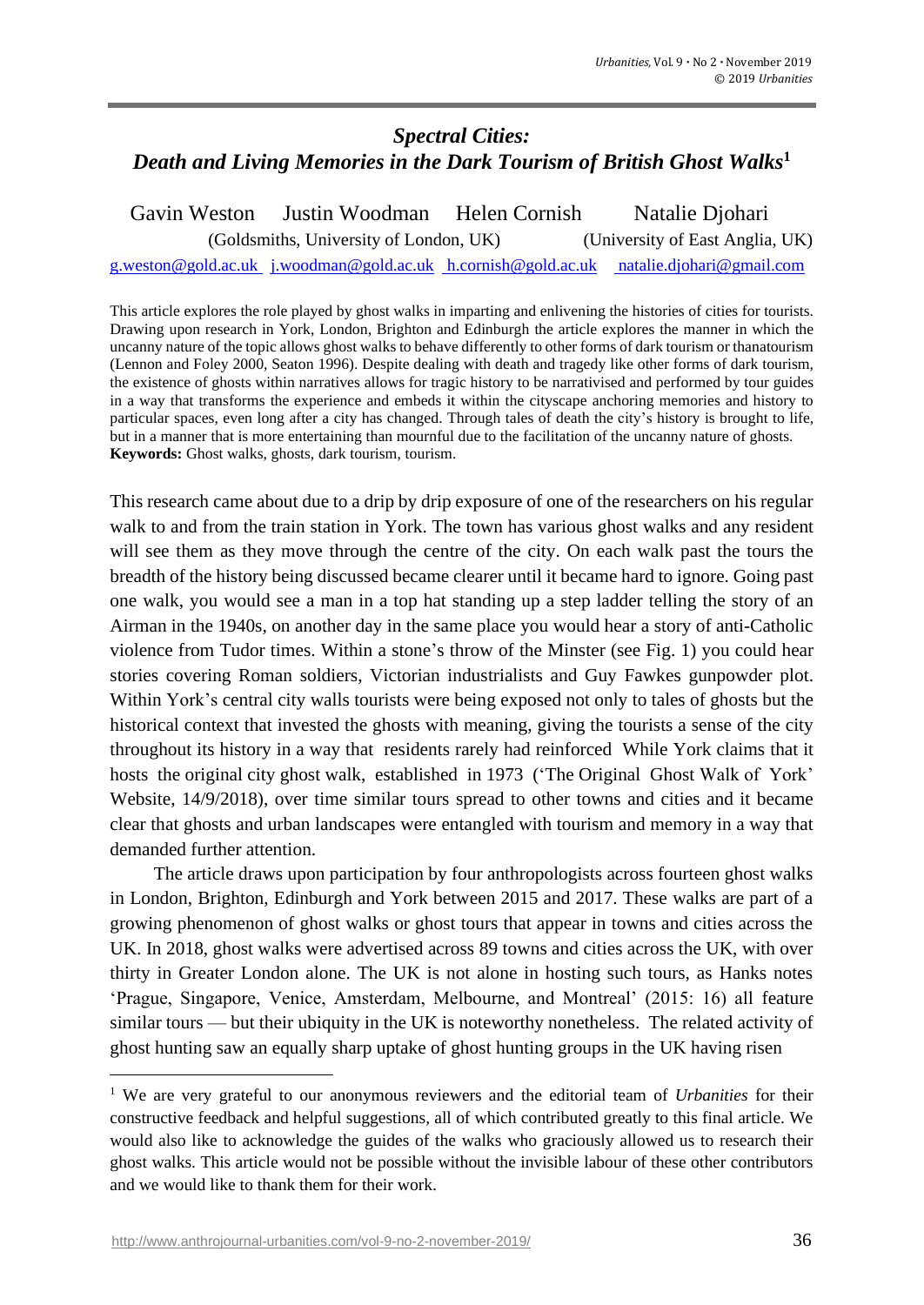

Figures 1 & 2. Two ghost walks outside York Minster

from 150 to 2500 in the space of a decade (Hill 2010: 9). While ghost hunting groups have a diverse make-up, the ghost walks and tours explored in this article are primarily, although not exclusively, aimed at tourists. As a result, they are more frequent in Spring and Summer, with a seasonal spike at Halloween — a traditionally favoured time for stories anticipating spectral appearances. Ghost walks include a diverse set of practices where content and delivery are shaped by the knowledge and performative skills of the guide. They can be conducted by local historians, paranormal 'experts', or actors, and some are scripted while others are largely improvised. Walks can involve large amounts of theatrical acting, crowd participation (see Fig. 1 & 2), props and costumes (see Fig. 3 & 4) or be relatively scholarly in their approach. Some tours use buses instead of walking, while audio recorded tours and ghost walk book (see Jones 2009) offer self-directed trails that bypass the physical presence of a guide.



Figures 3 & 4. Two costumed guides from York ghost walks.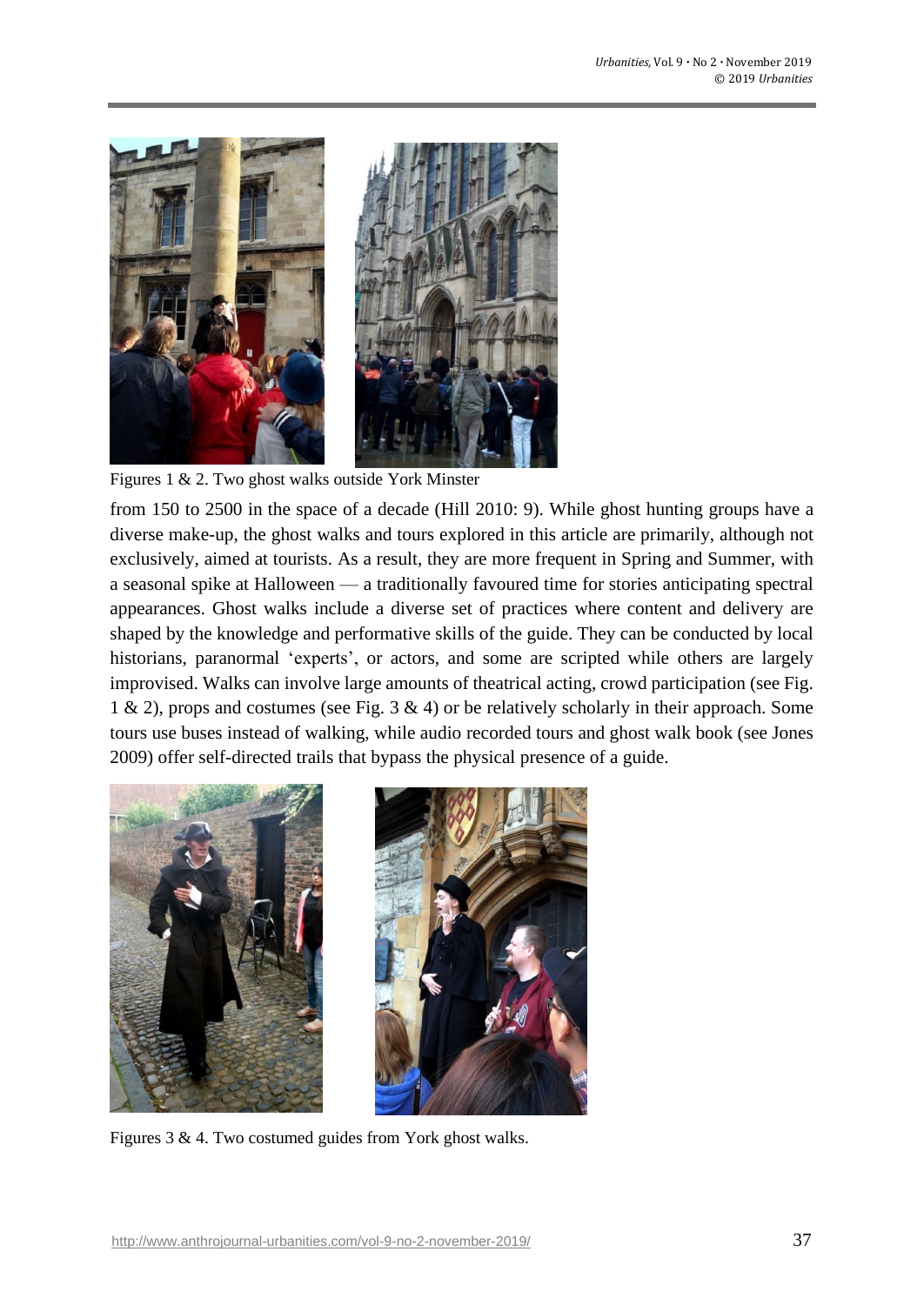The boundaries of what constitutes a 'ghost tour' are blurred by significant overlap with walks that focus on murders or historical deaths that recount hauntings. In York for example both 'Mad Alice's Bloody Tour of York' and 'The Bloody Walk of York' take death and murder as their central themes but include ghost stories where ghosts and murders intersect. The Arthur Machen themed walks in London, organised by Minimum Labyrinth, further distort definitional boundaries by blending fictional characters and events into real physical locations. These draw upon Machen's supernatural fiction to replicate his mystical vision of London through interactions between participants and characters (played by actors) from Machen's stories. The walks emphasise the interpenetration of fictive and real universes in ways that are simultaneously grounded in real locations and fictive events, inviting the 'visionary to step through the veil of illusion into another world; a magical world' (Minimum Labyrinth 2018). Similarly, other less explicitly literary ghost walks sometimes mention literary sources to emphasise how spectral events and locales have been worked into fiction — as was the case with Mary Shelley's *Frankenstein* in two London ghost walks — one of which (the 'Bankside Ghosts and Monsters Walk') also visited the Rose Theatre in Bankside, where participants were informed that a production of Marlowe's *Doctor Faustus* led to the appearance of the Devil to actor Richard Alleyne. Ghost tours and their related phenomenon therefore offer rich ground for exploring the relationship between people, history and landscape that is at once both physically real and imagined.

In this article we focus on the triumvirate relationship between the guide, the city and the participants, as it manifests in guided walks explicitly describing themselves as a 'ghost' walks or tours. Ghost walks take the (often traumatic) histories of particular cities and embed them in the landscape in a way that is simultaneously accessible and engaging by subverting some of the tropes otherwise encountered in dark tourism. Such ghost walks are simultaneously both the product of the city's histories and the embodied, spatial practice through which the histories of these cities are experienced.

The towns we focus on are all noteworthy tourist hubs, and without this flow of tourists these ghost tours would be extremely limited. Prato and Pardo have noted how migration leads to continuous transformations in the experience of urban life. Ghost tourism adds to these 'new historical conditions that determine the emergence of new meanings of "being urban", influencing our conception of the common good and of associated life in a shared "urban space" as a whole' (Pardo and Prato 2018: 17). Here we show how ghost tales feed the cultural needs of domestic and international tourists, but in turn how the resulting tours feed a richer appreciation of the histories that make cities distinct. The ghosts recounted, though fleeting and ephemeral, act as uncanny nodes around which historical moments, movements and characters are anchored to the built city landscape. We have tried to capture some of this in the text and through accompanying photos to give a sense of the 'social spatial semiotics' (Krase 2012: 22) of the cities — and while we hope this approach is evocative, these are multisensory walks alive with sounds, smells and things to touch and stare at.

We take up three primary factors that follow through the ambiguities of ghost walks in urban landscapes, first testing the limits of thanatourism through the explicit humour and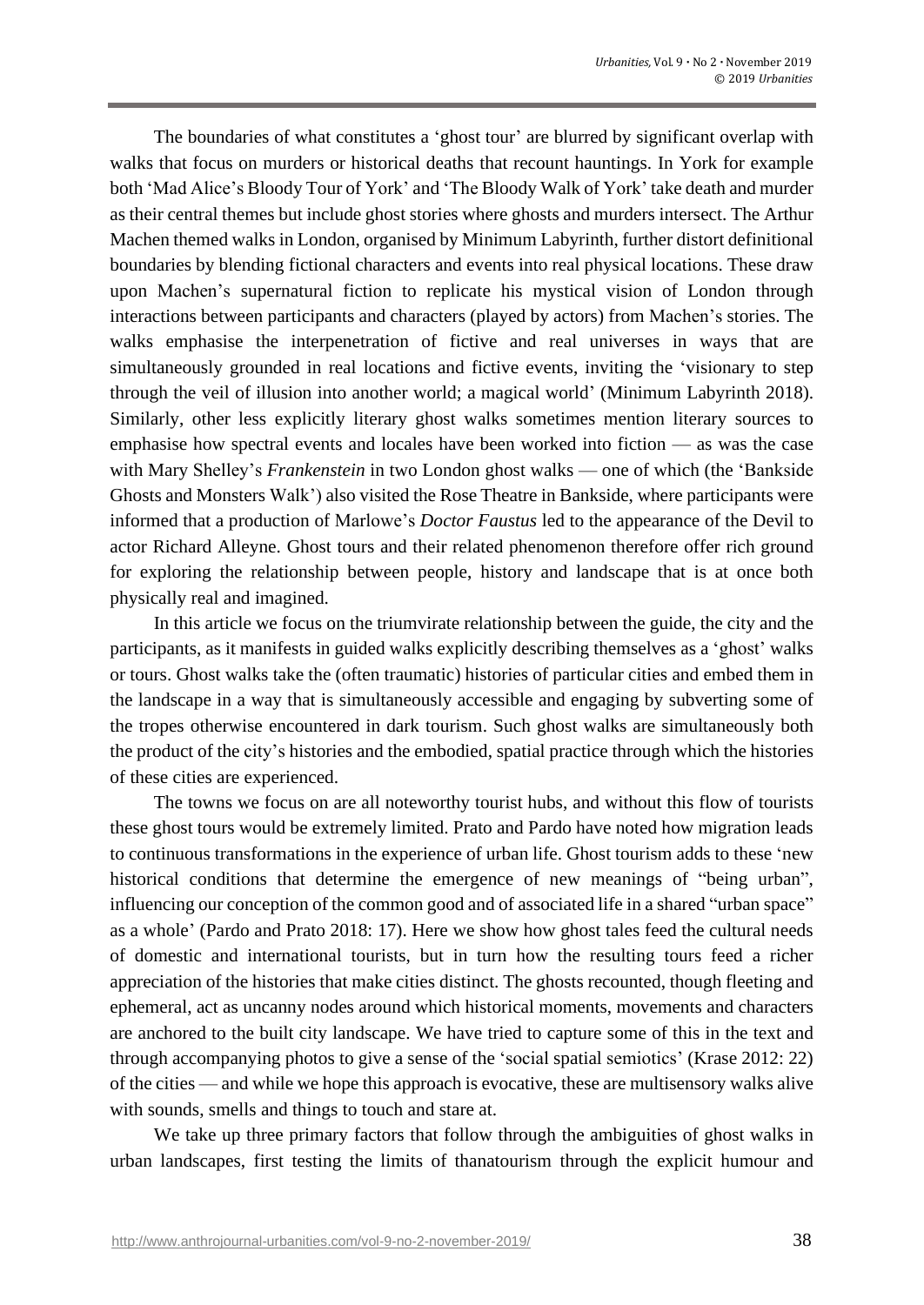entertainment that is often related to otherwise tragic ghost tales in specific places; followed by an exploration of the peculiar tensions between ghosts, reality and scepticism, played out through the facts of storytelling and the suspension of disbelief; and finally how these elements are played out through being and remembering in cities walking through haunted landscapes. Across these three sections we demonstrate how these hauntings are relayed to tourists and how this embeds multiple histories in their experience of the cities through which they walk.

## **Ghost Walks as Entertainment and the Distancing of Dark Histories**

The relationship between traumatic historical events and contemporary tourism can be understood in relation to the growing literature on dark tourism (Lennon and Foley 2000), or thanatourism (Seaton 1996). Most of the stories told on ghost walks relate trauma — murder, starvation, imprisoning, torture and abuse — and the grislier the death, the more details will be provided. While the tour guide on a ghost walk might stop to invest the landscape with a story about the industrial revolution, you can feel assured that any industrialist appearing in a ghost walk will either have been the victim or perpetrator of something quite heinous. The sedimented landscape of memory (Connerton 1989) we hear related somehow misses stories of expressions of love, engagements, marriage, births, birthday parties, feasts and other celebrations that would also mark these sites. Aside from claims around the supernatural, ghost walks are simply part of a growing pattern of dark tourism.

A burgeoning literature describes a growing propensity for tourism that centrally focuses on death and tragedy, and can incorporate ghost walks amongst its examples. However, ghost walks operate differently to other forms of thanatourism as they embed memories, places and events through recounting spectral tales in narrative and experiential spaces that allow for tragedy to be dealt with in a less problematic way, and often explicit aims to entertain participants. These factors stand in contrast to claims that dark tourist sites work as modern forms of pilgrimage (Lennon and Foley 2000: 3). For example, Robb notes in relation to dark tourism in Rwanda, Argentina, United States and Brazil:

'Part of what is intriguing about dark tourism is the tension between what is conventionally conceived of as recreational travel and the interest in witnessing the hard realities of life. Leisure and violence are practices that traditionally have been seen as antithetical.' (Robb 2009: 58)

The entertainment value often apparent in ghost walks lightens any tension between these categories of violence and leisure.

During ghost walks, humour can be deployed in ways that are contrary to the earnest tone of other thanatourism, even while ghosts are mostly attached to tragic and traumatic stories relating to 'bad deaths' (Pardo 1989: 113). To avoid voyeurism, tours evoke participants' experiences as witnesses to the past. This sense of gravity or graveness is most distinct on ghost walks in regard to those who were executed or died through military violence; for example, several of the London walks noted ghosts relating to the prior existence of gallows in Lincoln's Inn Fields and made significant mention of civil unrest in English history through the reformation. Comedy, however, often pushes back against such supposed limitations on ghost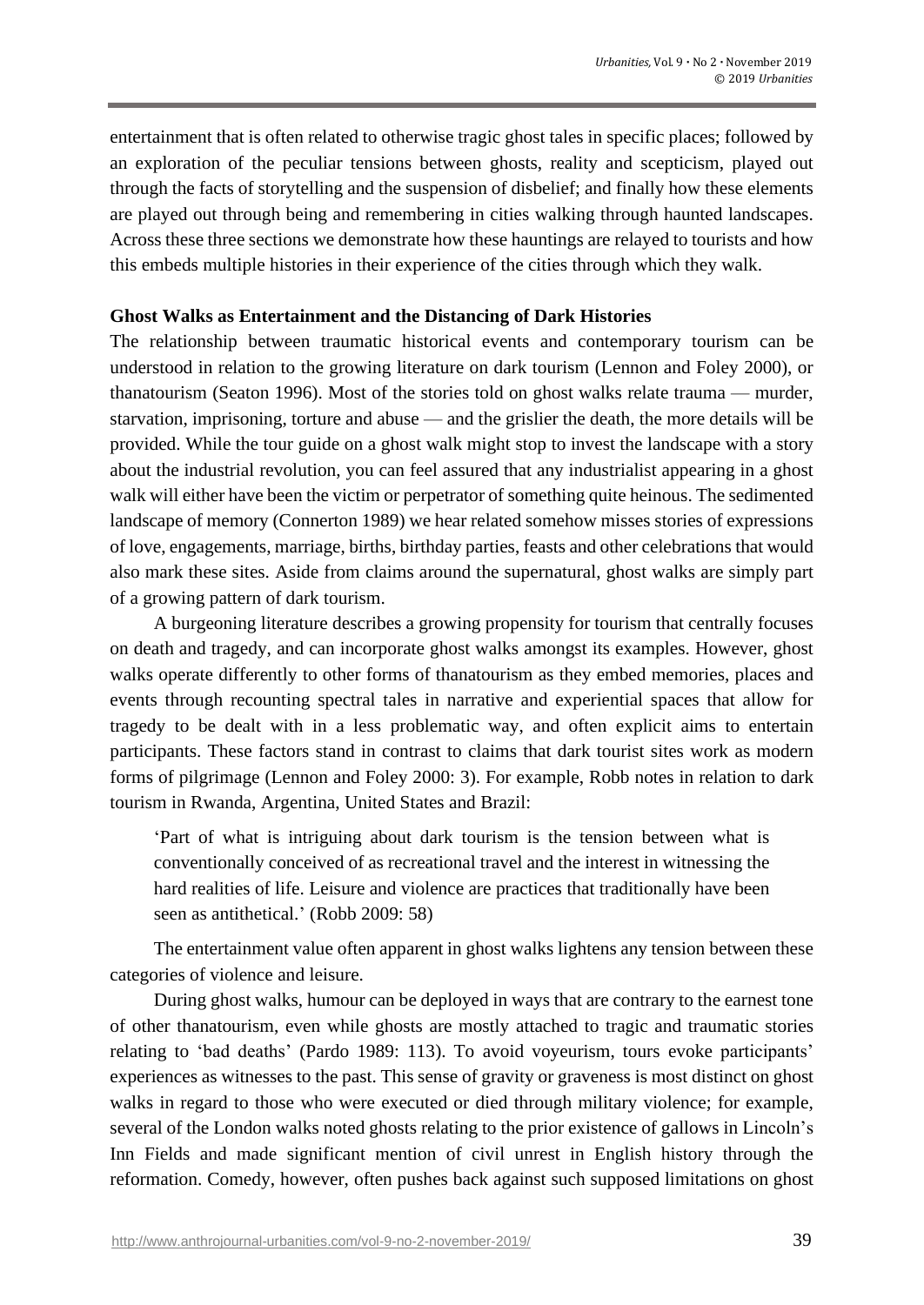walks. The middle ground between comic provocations and the sense that humour is part of the process of coping with tragedy means that no area is truly immune to becoming a joke — even if only within niche circles.

The tragic story of Margaret Clitherow (St Margaret of York) illustrates this well, her ghost is said to haunt the Black Swan pub in York. As a convert to Catholicism in the late 1500s, she became a key point of refuge for priests in the North of England. The priest hole in her house was disclosed by a frightened young boy and she was arrested and tried. Upon refusing to plead guilty: The common-law sanction for such refusal was that the refuser should be crushed alive (*peine forte et dure*) and this is what happened, in the Tollbooth in York, on 25 March 1586 where, in Mush's narrative, she is first stripped naked, in an obscene, virtually pornographic, shaming ritual, and then put to a slow and agonizing death (Lake and Questier 2004: 44). We also learn that 'A sharp stone, as much as a man's fist, put under her back and upon her was laid to the quantity of seven or eight hundredweights [about 900 pounds], which breaking her ribs caused them to burst forth of the skin' (Abbot 2012: 305)

Her suffering was such that Queen Elizabeth I is said to have apologised for the execution. While some details vary in walks and wider historical accounts (for example her nakedness is either by choice to show her piety or an act of degradation by the executioner), her martyrdom was clearly borne from extreme suffering. Yet in one walk in York the execution was re-enacted through crowd participation, and the haunting was used as a starting point for a historical story and theatrical re-enactment far from mournful in tone. While there was no evident intention for voyeurism or offence, the act of martyrdom was recreated by getting a number of teenaged European girls (representing rocks) to lie on top of another girl (representing Clitherow) in a re-enactment that quickly became giggly with almost everyone watching laughing at the spectacle. This was the intention, a humorous re-enactment at the end of the tour, and likely generated out of the specific dynamics of the participants as the guide had a clear sense of what was entertaining the group. Bearing in mind this specific story, in this case this re-enactment clearly falls outside the ordinarily grave genre motifs of dark tourism.

While all four walks in York discussed the haunting by murdered Clitherow and the story behind it, only this one took this particular approach to making it more entertaining. The same guide who used the crowd to dramatize Clitherow's death encouraged walkers to pretend to be the headless ghost of Thomas Percy (from the gunpowder plot, whose ghost haunts a York cemetery) and later in the tour to perform parts of the story of the Grey lady of St Leonards, a nun who was bricked into a room by her order following an affair with a nobleman. In each reenactment, tourists were used to draw humour from the stories.

An absence of mournfulness and a leaning towards entertainment was found in other tours. In another story on different walk in York, the ghost of a grave robber who had committed murder by chopping off the hand of a victim to steal a bracelet was recreated with a fake knife magic prop and a theatrical wrist cutting trick. The same guide turned the death of a Victorian child into an opportunity for a 'boo' moment and a magic trick. A feature of that particular walk is that the group (on this occasion more than 80 people) are encouraged to collectively engage in scaring the occupants of an Italian restaurant by suddenly rushing towards its window. A tour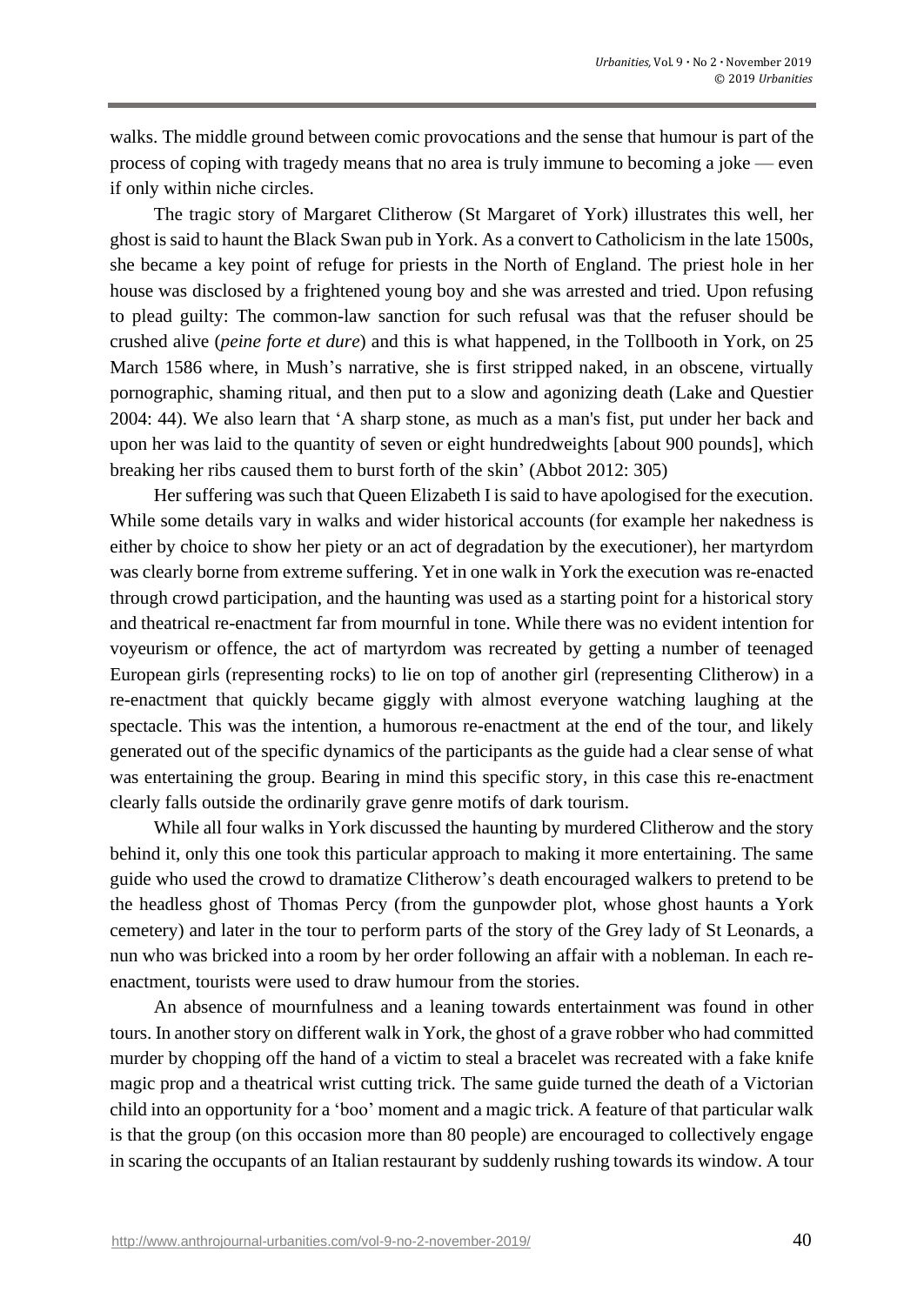guide in Edinburgh persuaded the group to re-enact the execution of an accused witch as a comedic event despite its traumatic implications. In all these examples the use of humour, crowd participation, acting and tricks is unambiguously aimed at entertaining the audience. The success of these re-enactments pivots on the dynamics of the group; we all experienced the extremes of this taking part in tours where theatricalities were taken up with gusto, while others saw an embarrassed shuffling amongst participants.

Even the less theatrical guides in York used jovial banter with the crowd to engage the audience. One guide reflected that 'only the guilty hear the bells' for a big laugh in the middle of a more serious ghost story at the former execution site near the river as bells chimed in the distance. The theatrical tour in Brighton used several props including a severed head to illustrate one story, and a rolled-up carpet for another. Such props were used to add theatricality, shock and entertainment value to the walking tours.

Each isolated incident could be taken as a one off, but collectively they demonstrate a clear pattern that despite the presence of tragedy ghost walks are different from other forms of dark tourism. While histories and violent acts are mostly taken seriously, the ghostly accounts used to provide levity help transform them into something more akin to a fairy tale, or at least a less rational history. While this was not always the case, the Brighton Kreepy Kemptown paranormal tour guide emphasised the empirical truth of each account, such humorous approaches resonated across tours and sites and emphasised the particularities of ghost walks within wider body of dark tourism. The uncanny nature, the potential for scepticism regarding their existence and the ready theatricalization lend ghost walks as a genre an ability to deal with tragedy in a way that is somewhat removed from the harsher realities that inherently limit the humour of other forms of dark tourism.

It is perhaps a little too obvious to apply Derrida's (2006) hauntology here. His use of hauntology as a joking Francophone and Anglophone portmanteau/homophone of haunting and ontology respectively stems from the image of the spectre of Marx haunting Europe. An idea that is simultaneously a joke and a critique of Marx, and uses ghosts as a metaphor, should be handled with care in relation to this particular article, but there is an aspect that can help disentangle the unusual nature of ghost walks. Derrida stresses the double nature of ghosts as simultaneously existing and not existing and of being from the past, yet in the present. The deaths recounted in these ghost walks may be real, yet there is an inherent ambiguity as to whether ghosts are real; even on the 'Unbelievers Ghost Walk', uncertainty creeps in, which allows a shift from conventionally mournful dispositions towards death. In much the same way that comedy, stand-up comedy in particular, provide safe but cathartic spaces for otherwise taboo speech acts (Westwood 2004), the uncanny nature of ghosts transforms social spaces in ways that other forms of dark tourism do not.

Ghost walks are not the only social spaces in which ghosts allow for an increased potential for certain kinds of otherwise taboo speech acts. Patricia Lawrence (2000) discusses how oracles, a form of spirit medium, were able to discuss otherwise taboo topics related to the war against a backdrop of silence in Eastern Sri Lanka during conflict. In such instances, talk of ghosts is therapeutic through its facilitative nature. Here, fear removed the military men's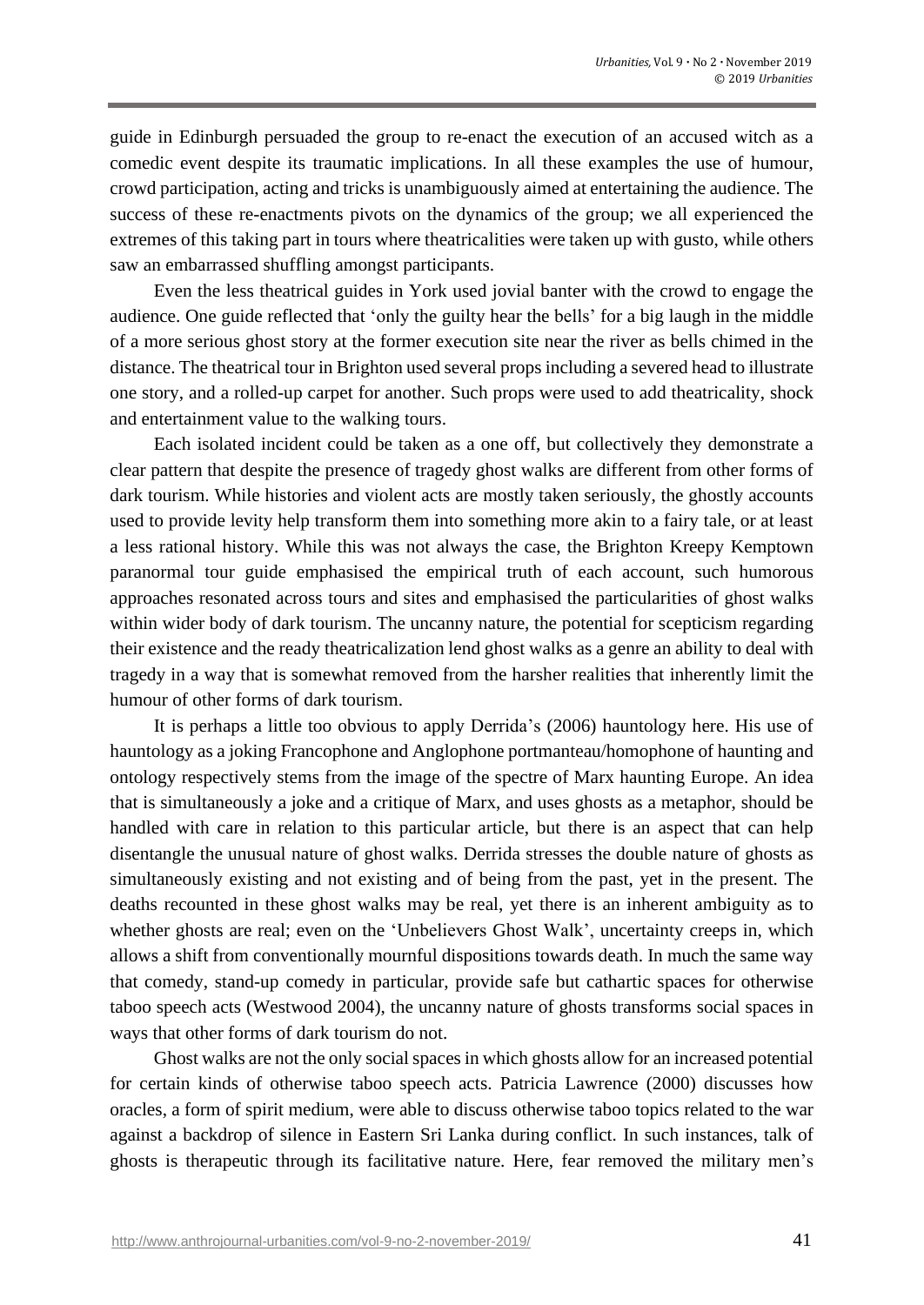ability to act censoriously in this one social space and, in turn, the talk of ghosts indirectly facilitated discussion of events relating to the war and of kin, who through violent deaths had become entangled in the culture of silence. The British spirits of ghost walks seem to be similarly facilitative in talking about death and tragedy. The manner in which fatal violence against Catholics and Protestants ('Sceptics of London Halloween Ghost Walk'), the massacre of Jews at Clifford's Tower in York ('The Original Ghost Walk') and anti-Catholic violence under the Tudors (various) was discussed bears echoes of this social facilitation.

Even if the deaths being discussed are historically verifiable, the lens of ghosts adds an unreal, uncanny or paranormally ambiguous façade to the death that creates distance. As stories are recounted to tourists, a second layer of distancing expands potential for narrative and performance. As such the role ghosts play in the dialectic of memory landscape production and reproduction can be more transgressive than other histories.

## **Suspending Disbelief: Reality, Verification and 'Facts'**

Belief in ghosts is not a prerequisite for participating in ghost tours, however most tours present ghosts as a 'real' phenomenon, providing provocative examples or theories that encouraged participants to judge for themselves (Thompson 2010). The very first walk around the City of London, which the researchers attended together, began with an appeal to the cross-cultural ubiquity of belief in ghosts and the fact that more than half the people in the world believe in them. The actress, new to the route and consequently reading from a script she was still learning, used the ubiquity of this credence to make the case that ghosts ought to be a concern, even for non-believers.<sup>2</sup> Only two tours we attended included a degree of scepticism. One was promoted as the 'Unbelievers Ghost Walk', while another ('Bankside Ghosts and Monsters') incorporated a 'sceptical' perspective; the tour leader claimed that many stories of ghosts arose out of misperception and misidentification, citing the case of a headless woman and a skeleton which supposedly haunted a house (no longer standing) in Blackfriars and suggesting instead that this may have disguised its use as a brothel. Later in the same tour, the guide joked about ghost hunters who, a few years earlier, had searched for Elizabethan ghosts at the Globe Theatre, despite its having only been built in the 1990s. In this instance, these attempts at disenchantment encouraged discussion amongst the participants regarding the veracity of the supernatural; at least half of them expressed a belief in ghosts.

There is an inherent ambiguity that is fundamental to ghost walks: 'By hearing a ghost story on a ghost walk, is a ghost tourist learning about an episode from the past or the nature of life after death? At the heart of this knowledge is a dialectical tension between knowledge of the past and knowledge of the occult' (Hanks 2015: 14). As is noted by Hanks in her

<http://www.anthrojournal-urbanities.com/vol-9-no-2-november-2019/> 42

<sup>&</sup>lt;sup>2</sup> Castro, Burrows and Woofit (2009) note that 37% of the UK population have reported a paranormal experience, including experiences of telepathy, precognition, extrasensory perception and contact with the dead. Similarly, Annette Hill reports that in the early decades of the 21<sup>st</sup> Century paranormal beliefs are 'on the rise in contemporary Western societies. Almost half of the British population, and two thirds of American people, claim to believe in some form of the paranormal, such as extrasensory perception, hauntings and witchcraft' (2013: 65).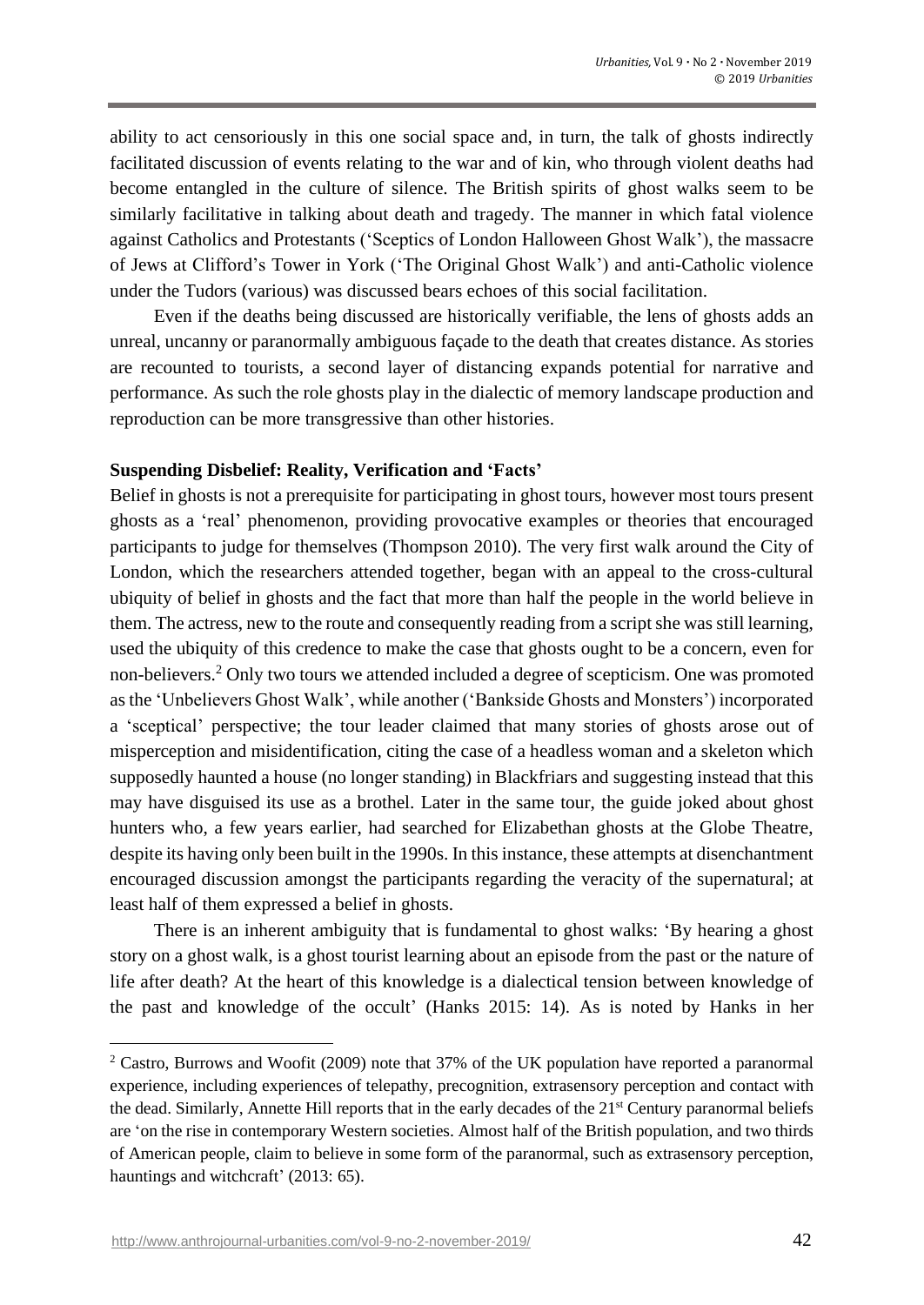ethnography on ghost walks 'when I spoke with participants about their belief, many expressed a high degree of uncertainty. However, that uncertainty was marked by a desire to believe' (2015: 84). The 'Bankside' tour guide later revealed to the researcher who participated on this walk that they were not so much sceptical about the existence of spectral or paranormal phenomena, but rather felt that it was important to legitimise such claims on a strong, evidential basis.

In York, a local historian tour leader finished most of his stories with the subsequent finding of corroborating archaeological or historical 'evidence' as proof of an empirically verifiable reality behind the hauntings. For example, a popular story retells the multiple sights of distinctly 'short' Roman soldiers near York Minster, whose apparitions seemed to emerge from the ground from their knees. According to the tour guide, the perception of soldiers wading through the street was accounted for by the subsequent archaeological 'discovery' of a sunken Roman road, around a foot in depth below the current cobbles.

The primary source of 'evidence' for hauntings drew on well documented historical sightings; however, personal accounts and more immediate sightings brought the 'reality' of these cases up to date. A familiar trope was the 'rationality' of the tour guide as credible narrator of both their own personal experiences and the accounts of others. The 'Kreepy Kemptown Ghost Walk' guide stated that all possible rational explanations were explored before accepting the supernatural as the only possible explanation. During this tour, his claims were further supported by another attendee, a psychic, who described the physical and unseen experiences she had encountered during the walk that corroborated the accounts given about the supernatural nature of the sites and their invisible inhabitants.

Tour guides also recalled the experiences of previous participants to bring a degree of temporal proximity and sense of fraternal possibility that 'normal' participants, just like them,



Figure 5. Small window in York where a 'ghostly apparition' is sometimes reported.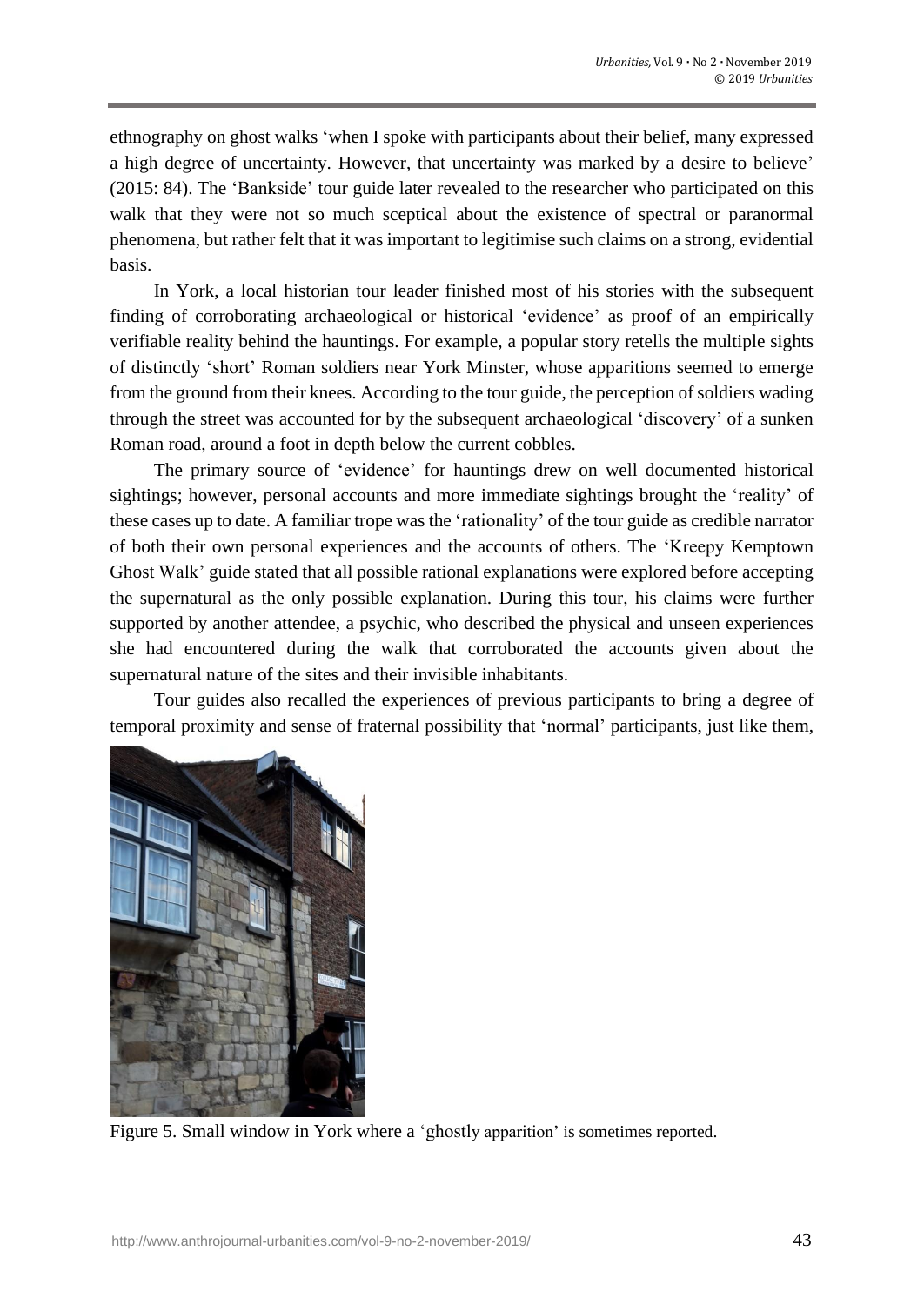could potentially see a ghost at these sites. The verifiable existence of ghosts was diffused via these 'credible' witnesses, and offered as 'truthful' accounts on subsequent walks. The guide on 'The Ghost Trail of York' mentioned a couple who had been on the tour the previous week who got in touch to say they had seen a ghostly apparition at a window of one of the walk's stops a few nights later (See Fig. 5). Another guide told the audience that three people had seen a ghostly hand at a particular graveyard on his tours in that week alone.

A guide on an Edinburgh walk (relating to the sunken road/plague trap) explained that sightings were more convincing if it was a child, assuming that they lacked the guile to deceive. Other 'reliable' sources included those traditionally in professions known for 'veracity', such as vicars, priests, doctors and police officers. Even renowned academics and somewhat counter intuitively, politicians, were recalled as trustworthy witnesses of supernatural incidents. The latter possibly being unlikely to make such an outlandish claim at the risk of a political career if untrue.

These types of accounts encourage walkers to suspend disbelief, but whether they believe in ghosts or not does not detract from the way in which ghost tours embed these types of stories or historical 'realities' into the material landscape. When a participant is encouraged to reach out and touch a wall through which a ghost walked through, or attention is drawn to an otherwise unremarkable window, they are being made aware of the physicality of the city as both real and imaged space, they are being taught how to be 'present' in the haunted city.

## **Being and Remembering in the Haunted City**

Anthropological literature has provided many examples of how societies use ghosts to 'remember', specifically in relation to ancestors and kinship lineages (Kendall 1989, Carsten et al. 2008, Bell 1997). But ghosts also serve a function as a collective means of 'remembering' the city. As McEvoy describes it, the 'metanarrative of the ghost walk is that of the town itself' (McEvoy 2016: 123).

Ghost walks unambiguously engage with local iterations of public history across conventional periodisations. 'The Original Ghost Walk of York' features ghosts derived from Roman, Tudor, Stuart, Georgian, Victorian and WWII history as well as discussing local urban Viking geography for context (although no ghost walks featured any Viking ghosts). This span of 2000 years is shaped by York's historical particularities, but across ghost walks the histories deployed are typically broad, albeit locally specific. The descriptions of these historical eras often make a physical appearance in ghost tales as palimpsests of buildings overlaid on top of each other where use and even appearance has since changed (Basu 2007). On our walks, ghost tales made reference to cellars or building works that dug down or uncovered long abandoned Victorian tunnels or Roman roads, narratively signposting a descent into history at that particular location (Bender 2006).

Ghost stories consequently reflect the most popular historical stories of a city or town, or how a city 'sees itself'. In Brighton for example, two tours have very different intentions, one theatrical and one a paranormal expert, but both highlight the city's connections with royalty, military and gangs to describe a rowdy and murderous past that echoes its contemporary raucous reputation. In York, the claim to be one of the most haunted cities in Europe is iterated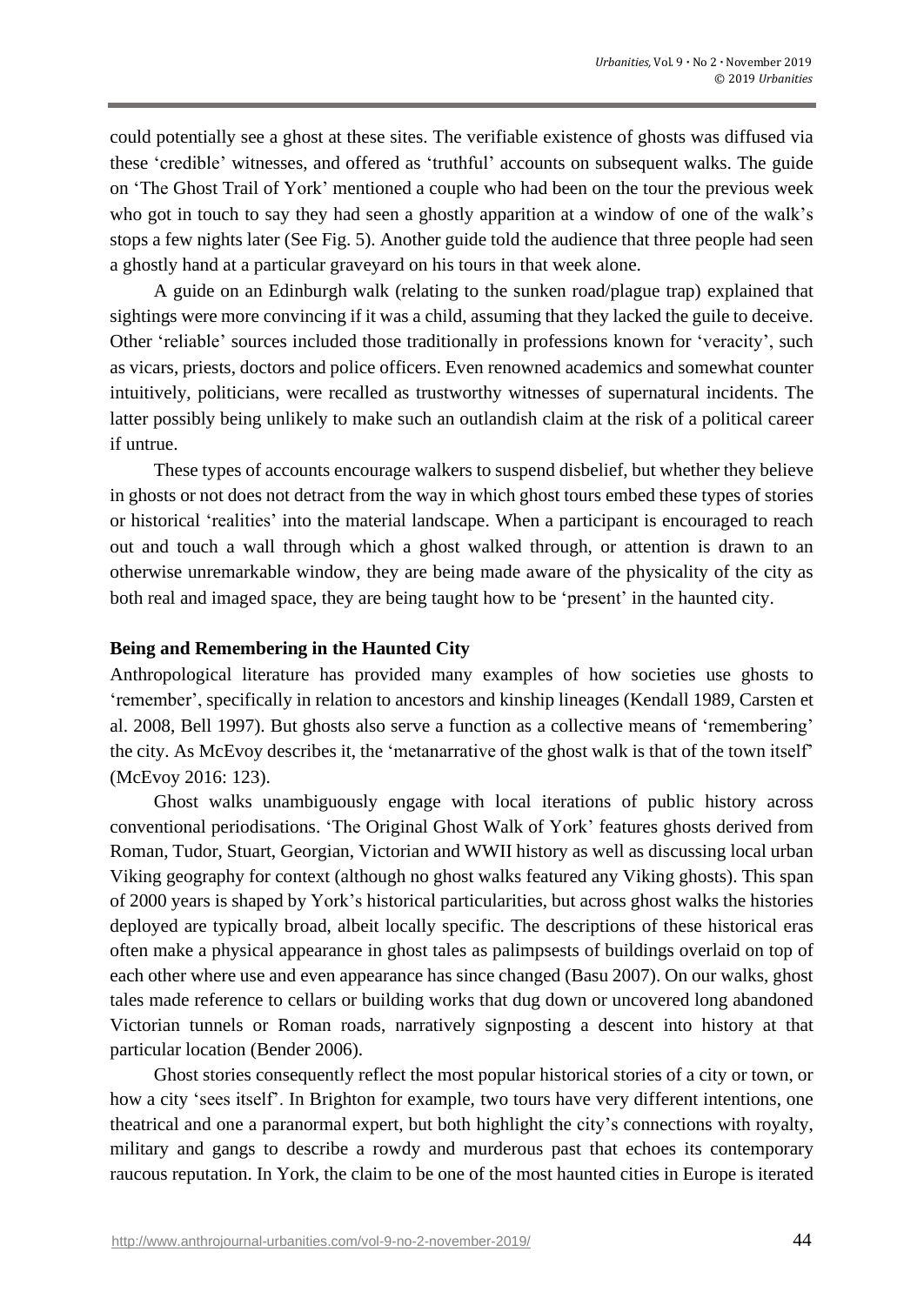through ghost stories that take in those events and eras where the city was a 'notable', if somewhat rebellious powerful place, the bustling fortified Roman Town of Eboracum, the 'Jorvic' Viking strong hold of the north, the battle ground of William the Conqueror, as selfgoverning medieval city and so on. Telling these public histories in ghost walks provides the opportunities to present historical moments such as the Industrial Revolution, the English Civil War, or the dissolution of the monasteries as violent disruption of the social order, but also as markers of significant cultural, political economic and epistemic transformation and disjuncture through a local and consequently more accessible, familiar lens (Hanks 2011, Harte 2013). As one amateur historian guiding a London walk explained, relating public histories through ghost stories was educational, a way to re-envision different versions of the city. He went on to elaborate that participants wanted to be entertained, so they signed up for ghost tours instead of history tours, but they still gained knowledge, whether it be political, religious, or about the continuation of gas lamps in London's streets through the disconcerting and uncanny tales of haunting rooted to a particular time and place (Samuel 1994).



Fig. 6. Actor from Edinburgh ghost walk recounting story of plague pits.

However, the ghosts that haunt cityscapes also reinforce a sense of the city as anonymous, dangerous, densely populated and chaotic. Ghost stories narrate broad historical events and significant moments in a city's past, but the details describe a space where human relationships unfold at a time when people were poorer, sicker, gender relations more uneven, class dynamics more unfair, child health and education less reliable (see Fig. 6). In their narration, tales of ghosts and hauntings subtly call for social redress and express a history of social injustice even if it is little remarked upon. The battered wife in the Brighton pub, abandoned children in small attic rooms, bigamous marriages and secret relationships unveiled; through such accounts, cities are framed as sites full of domestic outrage and builds a sense of urban life that resonate with stereotypes about atomised individuals and decentralised lifestyles.

It is not only in the *narration* of its selected histories that the city lives and imagines itself. It is the situated presence of people living and being in the city that gives life to cities and in turn enables cities to remember and be remembered. From a relational point of view, or from a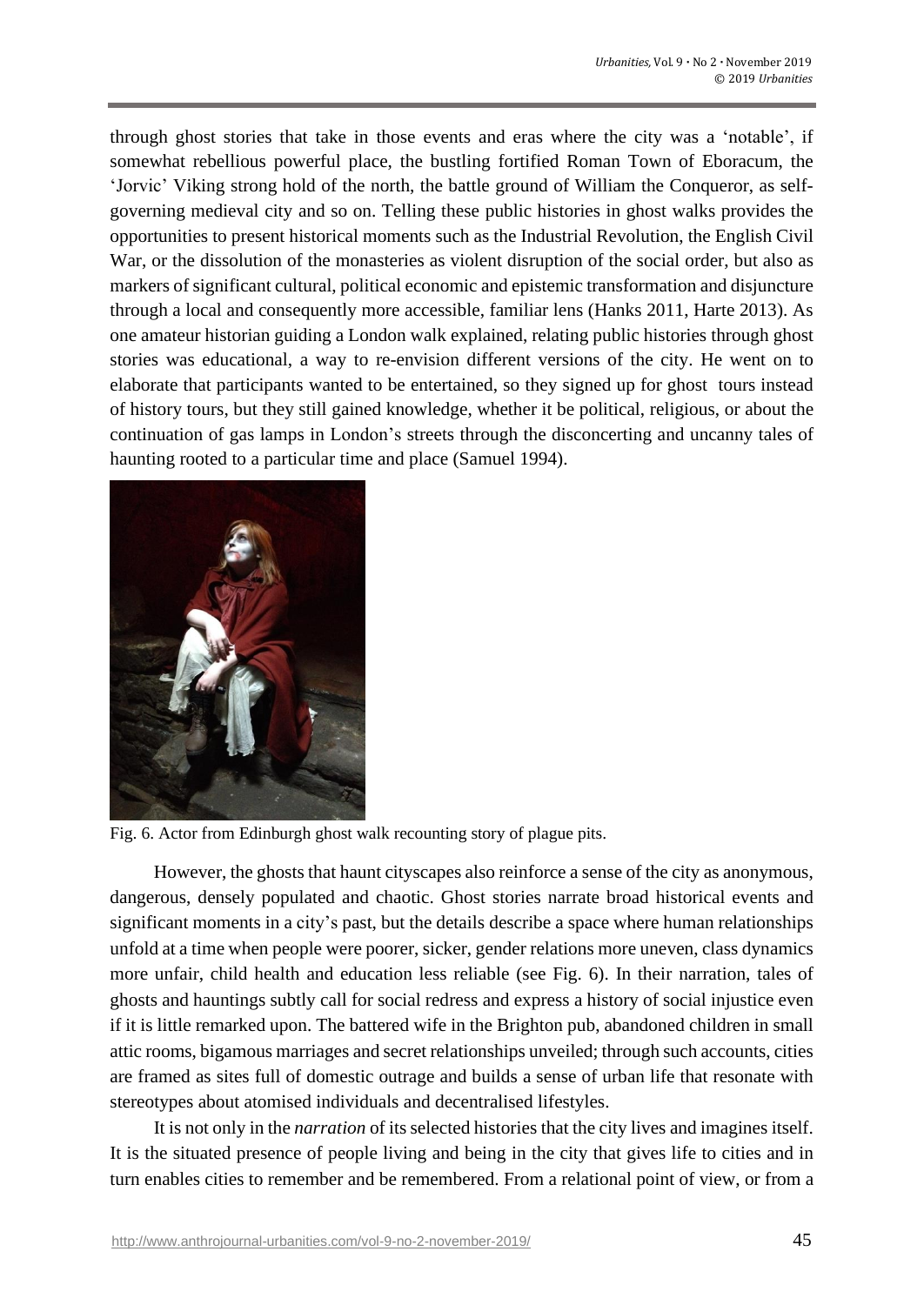non-representative, phenomenological geographies perspective, the person and the landscape, in this case, the city, are not so separate: who we are, how we experience the world, and what we remember, emerge through our relationships with(in) the world (Merleau-Ponty 2013, Ingold and Vergunst 2008, Deleuze and Guattari 2013, Bender 2006). People shape landscapes through the 'porous location of bodies and objects within and through spaces', inscribing them with the social and collective histories of daily life (Diohari et al. 2018: 352). Through the act of walking in the city (De Certeau 2011, Ingold and Vergunst 2008), walkers become part of the city, turning spaces into 'places' (Low and Zuniga 2008) by investing meaning and practice in each footfall.

'Walking contributes to the culture of local places. In some places, such as the USA, there is a "car culture"; in others, such as Denmark, there is a distinct walking culture […]. People choose to walk as a part of their experience of the city, often intentionally, but also habitually. Public transportation is also related to the mobility culture of places. Some choose to avoid public transportation in order to escape the necessity of sharing space with strangers and others choose it for this very reason' (Shortell 2018: 134).

When walking is combined with talking and acts designed to anchor particular histories to locations, the city as place is inscribed with a very physical and embodied sense of the past.

Memory is important to sense of place because it is one of the means through which people are 'in' places; as Jones explains 'Most people live and work in landscapes familiar to them and thus their immersion in them is temporal and memorial as well as performative/embodied and spatia' (2011: 5). Memory making and remembering are consequently physical, sensorial activities in which smells, sounds, feelings and tastes become part of the fabric of our memories and how we experience the places we inhabit. How bodies remember (Kleinman and Kleinman 1994), 'how societies remember' (Connerton 1989) and, as we propose here, how cities remember, is through this deeply interpenetrating, embodied process co-created between people and the landscape. Ghost walks exemplify this, demonstrating how tours create avenues for 'lived' experiences that make history a 'felt' sensation, something 'real', tangible and present in the landscape.

Ghost walks thus constitute 'ostensive' activities in which spectral narratives are not merely recounted by the guide, but re-enacted and experienced by participants through direct, co-participatory interaction with specific locations. The performative memorialising we encountered in some of the ghost walks through stories and historical moments is particularly significant in relation to their commemorative role. According to French and Wilson, framing narratives around ghostly and paranormal experiences is crucial to informing and affirming the legitimacy of their psycho-cultural construction. People recount feeling or experiencing ghosts rather than seeing them, and attribute this to interactive responses with the physical environment (French and Wilson 2007). <sup>3</sup> Although visual phenomena and reporting sightings of ghosts were

<sup>&</sup>lt;sup>3</sup> According to Richard Wiseman, visual apparitions only account for approximately 1% of reported ghostly encounters (Wiseman 2011).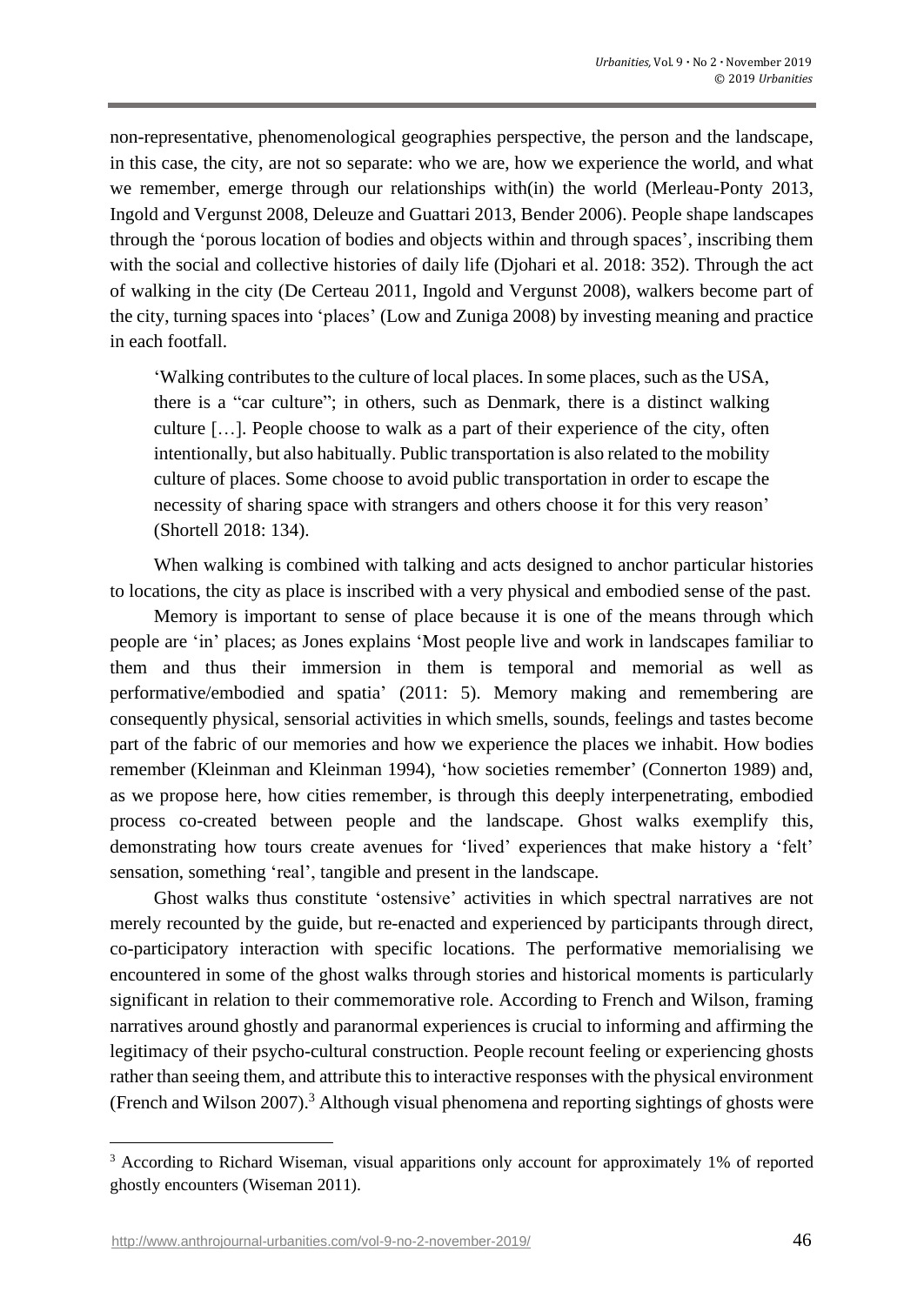reported in the many of the walks we participated in, it was more common to hear non-visual effects and sensations described. Where visual accounts were used, they were often accompanied by descriptions of feelings typically reported as affective 'perception of a sense of presence' (Holt et al. 2012: 128). We heard tales of a sudden drop in temperature in a haunted locale, a smell associated with the deceased, or aural phenomena such as apparent whisperings, knockings or rappings, occasionally materialising in the odd poke in the ribs. Thomas Metzinger (2010) suggests that the often-embodied nature of such experiences evidence the phenomenological construction and reconstruction of our sense of self via our interactions with our environment, offering a (neurological) model of how place memorialises itself in usthrough affective interactions.

Pascal Boyer and Ramble (2010) suggest that encounters with the supernatural are memorable due to their 'counterintuitive' nature in contrast to 'everyday' ontological expectations about our environment: the attachment of the ghostly to historical sites may be understood as a strategy of social memorialisation. Associations between ghosts and landscapes (whether rural or urban) are central to ghost walk experiences, and may be facilitated by modes of thinking similar to those explored by Alfred Gell (1998) in his discussions of human agency and works of art, where 'the creative products of a person or people become their "distributed mind" which turnstheir agency into their effects, asinfluences upon the minds of others' (Miller 2005: 13). As Adam Reed (2002) notes in his discussion of London walking tours, the personification of place was typically employed by participants as a means of engaging with the city's collective and social history. He describes how the past can be experienced affectively via acts of self-identification with historically significant locales framed as (non-human) persons. In the context of ghost walks, social interaction with a personified environment was enacted in more explicitly 'human' (albeit supernatural) terms in the form of the ghosts themselves. In this respect, the spectral narratives encoded within sites of historical significance which we encountered in our research were sometimes made manifest via participants' ostensive performance in those narratives by explicit identification with the historical figures, and at times re-enactment of events, as well as by their collective physical co-presence to the social spaces and locations in which history and memory were (spectrally) personified and encoded.

Cityscapes can be thought of as co-creators of memories and remembering because there is an affective quality to being in the city. If we evoke the city as actor, we see that what is remembered, the *narrative,* is chosen by the tour guide, but what can be remembered through the *performance* is dictated partly by the cityscape itself. For example, the decision on where to stop and recount a story is shaped by the availability of visual and sensory cues within the environment as well as how many people can be accommodated. Guides from the 'Brighton Lanes walk', the 'Unbelievers walk' and two of the York walks all describe having to choose different locations during peak season that would accommodate large crowds and keep them out of the roads. Likewise, sensorial features were often identified that could be used to evoke an 'atmosphere', such as narrow alley ways or cobbled streets, or opportunities for tactile engagement with crumbling walls or visible markers of where old and new building overlapped.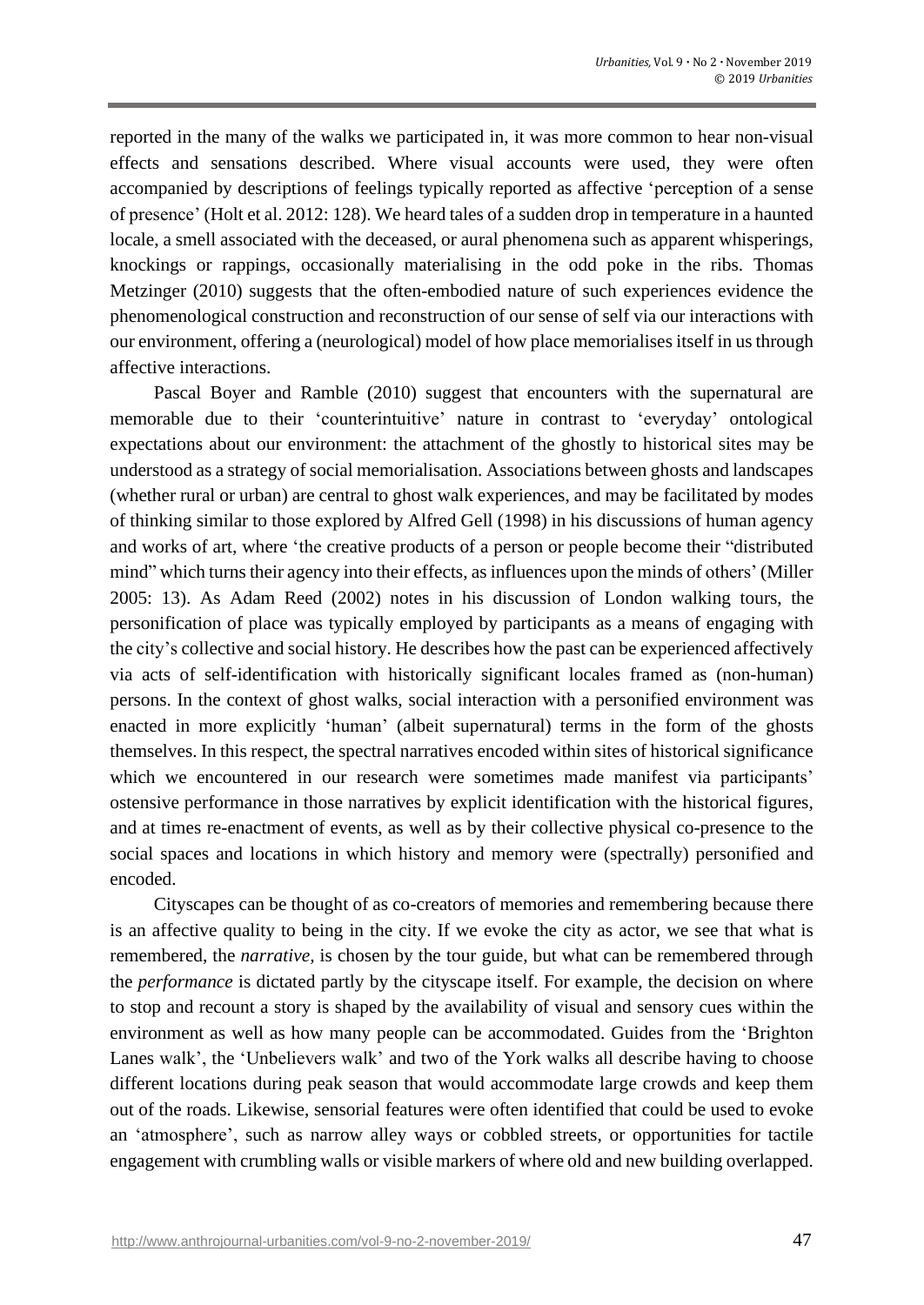The routes are carefully planned to allow the guide to draw attention to features of the city that add a specificity and an evocative richness to their narrative. In the 'Unbelievers walk' for example, the guide led us through a narrow, oppressive alley to a dark graveyard where he explained the working practices of graverobbers and their fears of spectres and hauntings, while pointing out its juxtaposition to the lit pub in the next street where they had notoriously waited for the burial.

As expected, hauntings are anchored to built spaces in the cities rather than open spaces. In London, the only ghosts that did not belong to buildings were in outdoor places that were now gardens but once were gallows or graveyards. In Edinburgh and Brighton, ghosts occupied buildings, streets, bridges and parks; even the ghost-Romans in York walked upon a road built of stone. While in rural areas ghosts are associated with liminal spaces between the humanmade landscape and nature, the spaces between forests and clearings or else 'the places occupied by evil spirits are nonhuman territories like swamps, jungles, and bodies of water' (Ong 1988: 33), in a built up urbanised context ghosts are tied to a built landscape.

In picking out the feature of the cityscape, the storyteller brings the history of the city to life, and audiences are invited to co-imagine and co-experience it. They are asked to become aware of the narrow walkways, of the cobbles underfoot, to imagine the sound of footsteps, or walking in a foggy winter's day. In York, one tour guide loudly tapped his walking cane on the cobbles as the group passed through the narrow streets of the Shambles, the echoing taps made those following him profoundly aware of the narrow space being occupied. In other walks, participants were encouraged to pay attention to the details of moss patterns on gravestones, or changes in brickwork that revealed the transition between old and new structures. Where the trappings of modernity have led to new or reconstructed buildings, the storytellers ask audiences to imagine the houses in former states. They evoke the cold or the dark by asking crowds to imagine houses without electricity, heating or running water. They point out the remnants of walls that no longer exist. They emphasise the passing of time through houses that have become shops, or churches that have become museums, or reminders that central London was once fields.

As Maurice Bloch and Jonathan Parry (1982) note, historically and cross-culturally death, dying and the spilling of blood are often seen as necessary to social renewal. Thus sites of narrated spectral activity which form the focus of ghost walks not only signify moments of historical significance through the lens of violent events, but they invest the social and architectural changes of city's built landscapes with a sense of wonder through the lives that were given that provide each city with stories that shape their histories. Through the combination of immersion into a physical, sensorial cityscape and deft storytelling, audiences are taught how to read and feel the gravitas of the landscape through ghostly tales. As ghosts become more 'real' to the walker, the city also becomes hyper 'real': we stop to really see it, to feel it, it becomes more alive.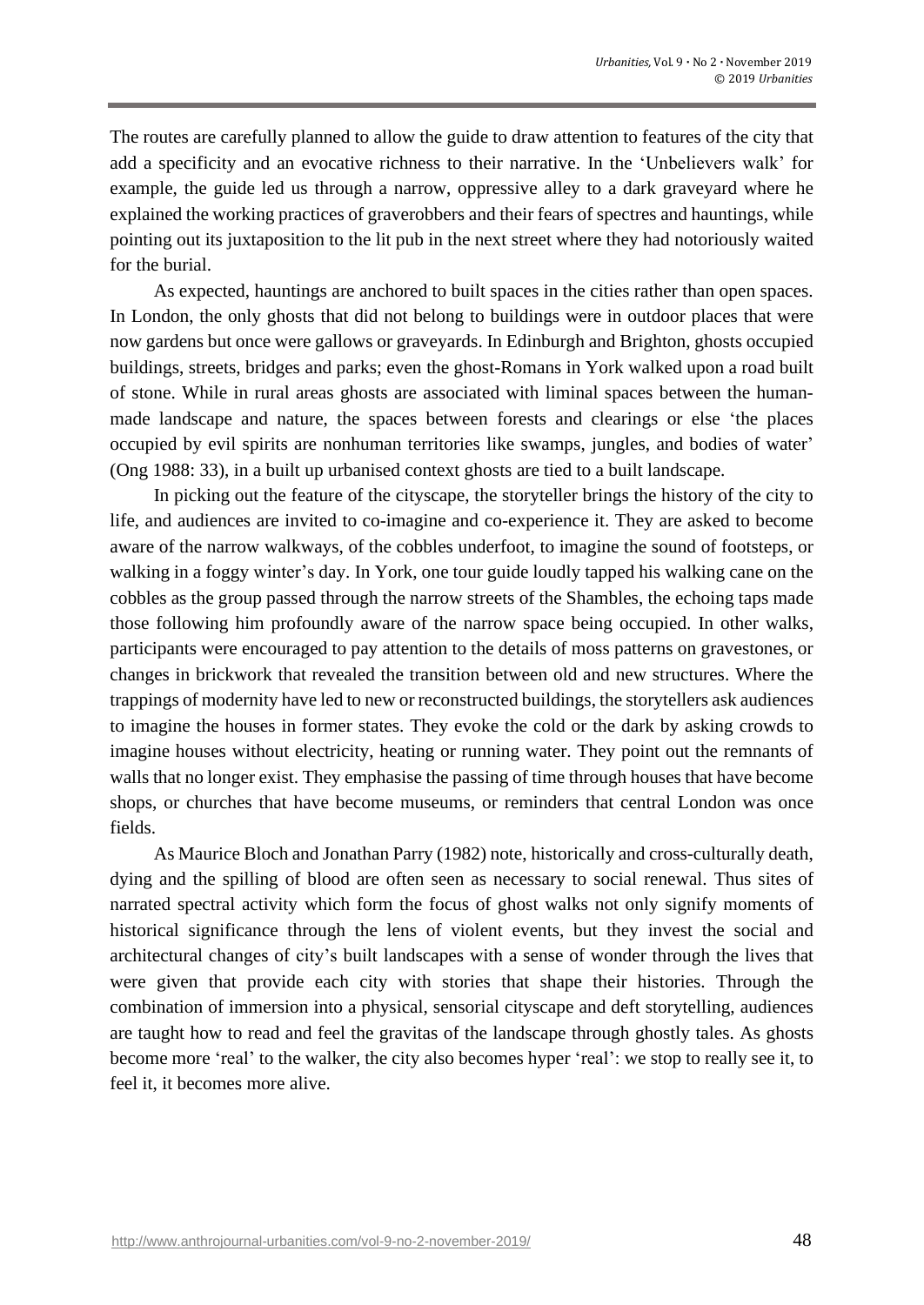#### **Populating the Haunted City: Conclusions**

While it is possible to view the deviation from the mournful conventions of dark tourism as in some way exploitative or disrespectful, here we hope to have shown that instead this is a profoundly generative process that invests the city and its former inhabitants with continued meaning. Ghost stories narrate histories that simultaneously distance the tragic and horrific events of the past while expressing the 'character' of the city and its people through the selective recounting of its past. In the recounting of stories ghosts are conjured, made real and corporeal, through tales that encourage anticipation of the uncanny, and the prickly sensation or tactile encounters that come from immersion into a spectral cityscape. The heightened emotional state achieved by invoking ghosts makes histories more vivid for audiences being inducted into death-based narratives of the city. It is the materiality of the streets and built spaces alongside the narrative guidance that make the experience of walking in the haunted city an act of making and remaking the city itself. Through the sensory, visual and performative experiences evoked from immersion into a suddenly hyper real cityscape, the city and its history become something far more real, immediate and tangible. While similar ghost-free storied walks through urban spaces might assist engagement with the city, the introduction of the spectral and uncanny in these walks leads to a heightened sense of being in the place, while the attention to the deaths inherent in hauntings lend a sense of gravity to the stories. The result is a particularly affective induction to the histories of the cities.

#### **References**

Abbott, G. 2012. *Execution: A Guide to the Ultimate Penalty*. Kendal: Summersdale Publishers.

- Basu, P. 2007. Palimpsest Memoryscapes: Materializing and Mediating War and Peace in Sierra Leone. In F. de Jong and M. Rowlands (eds), *Reclaiming Heritage: Alternative Imaginaries of Memory in West Africa*. Walnut Creek, CA: Left Coast Press.
- Bender, B. 2006. Place and landscape. In C. Tilley (ed.) *Handbook of material culture.* London: Sage.
- Bell, M. M. 1997. The Ghosts of Place. *Theory and Society*, 26 (6): 813–836.
- Bloch, M. and Parry, J. 1982. *Death and the Regeneration of Life*. Cambridge: Cambridge University Press.
- Boyer, P. and Ramble, C. 2001. Cognitive templates for religious concepts: cross-cultural evidence for recall of counter-intuitive representations. *Cognitive Science*, 25 (4): 535- 564.
- Carsten, J. 2008. *Ghosts of Memory: Essays on Remembrance and Relatedness*. Oxford: John Wiley & Sons.
- Connerton, P. 1989. *How societies remember*. Cambridge: Cambridge University Press.
- De Certeau, M. D. 2011. *The Practice of Everyday Life* (3rd Revised edition edition). Berkeley: University of California Press.
- Deleuze, G. and Guattari, F. 2013. *A Thousand Plateaus*. London: Bloomsbury Academic.
- Derrida, J. 2006. *Specters of Marx*. New York: Routledge.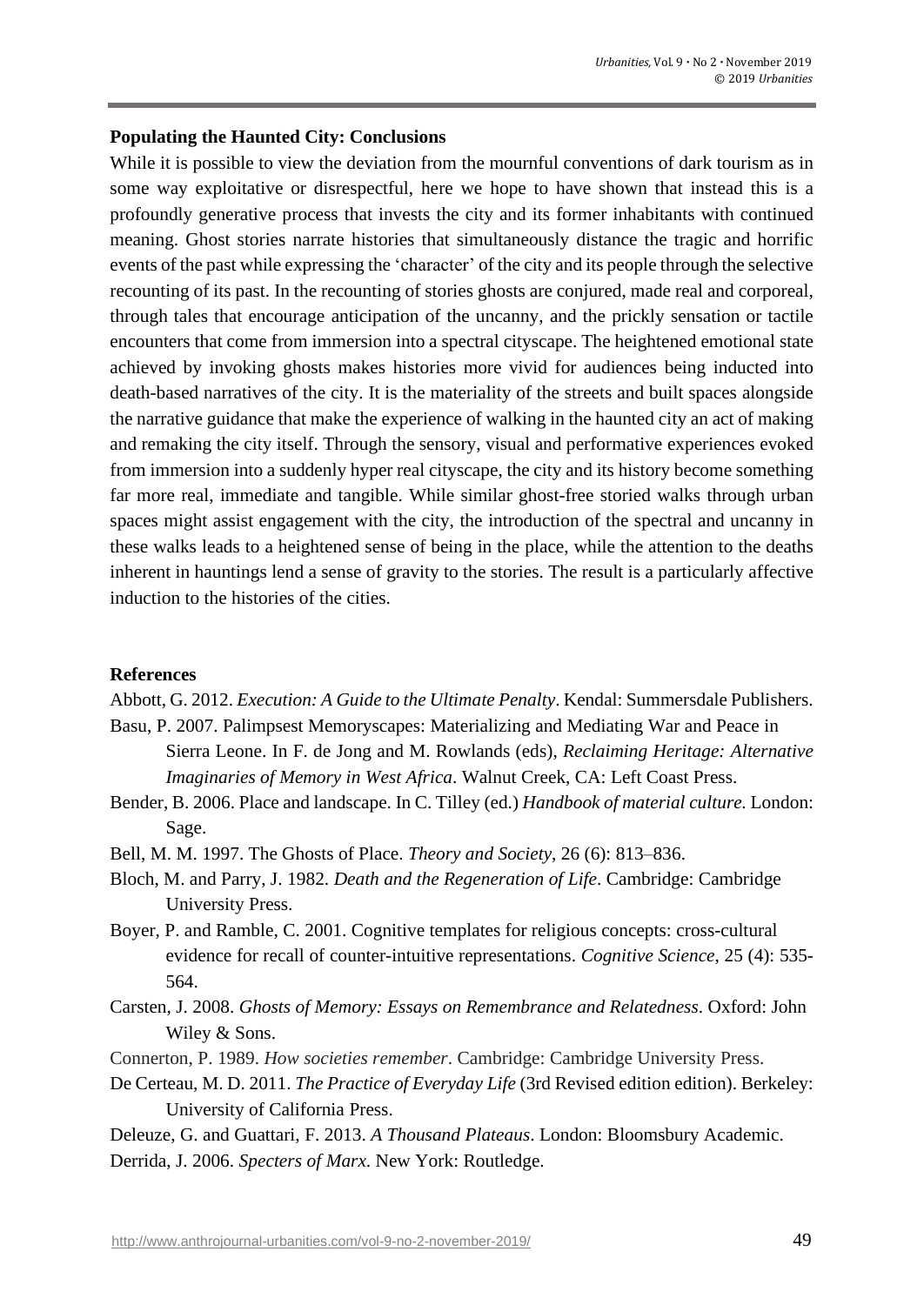- Djohari, N., Pyndiah, G. and Arnone, A. 2018. Rethinking 'Safe Spaces' in Children's Geographies. *Children's Geographies*, 16 (4): 351–55.
- French, C. and Wilson, K. 2007. Cognitive factors underlying paranormal beliefs and experiences. In S. D. Sala (ed.), *Tall Tales about the Mind and Brain: Separating Fact from Fiction*. Oxford: Oxford University Press.
- Gell, A. 1998. *Art and Agency: An Anthropological Theory*. Oxford/New York: Oxford University Press.
- Hanks, M. 2015. *Haunted Heritage: The Cultural Politics of Ghost Tourism, Populism, and the Past*. Walnut Creek California: Left Coast Press.
- Hanks, M. M. 2011. Re-imagining the National Past: Negotiating the Roles of Science, Religion, and History in Contemporary British Ghost Tourism. In H. Silverman (ed.), *Contested Cultural Heritage: Religion, Nationalism, Erasure, and Exclusion in a Global World*. New York: Springer New York.
- Harte, J. 2013. Monsters of the Elder Time. Public Lecture Delivered at the London Fortean Society, London, UK, January 31.
- Hill, A. 2010. *Paranormal Media: Audiences, Spirits and Magic in Popular Culture*. London: Routledge.
- Holt, N., Simmonds-Moore, C., Luke, D. and French, P. C. 2012. *Anomalistic Psychology*. New York: Palgrave Macmillan.
- Ingold, T. and Vergunst, J. L. 2008. *Ways of Walking: Ethnography and Practice on Foot*. Aldershot: Ashgate.
- Jones, O. 2011. Geography, Memory and Non-Representational Geographies. *Geography Compass*, 5 (12): 875–885.
- Jones, R. 2009. *Walking Haunted London* (5th Revised edition edition). London: IMM Lifestyle.
- Kendall, L. 1989. Old ghosts and ungrateful children: A Korean shaman's story. In Carol McClain (ed.), *Women as Healers: Cross-Cultural Perspectives*. New Brunswick, NJ: Rutgers University Press.
- Kleinman, A. and Kleinman, J. 1994. How Bodies Remember: Social Memory and Bodily Experience of Criticism, Resistance, and Delegitimation following China's Cultural Revolution. *New Literary History*, 25 (3): 707–723.
- Krase, J. 2012. An Argument for Seeing in Urban Social Science. *Urbanities-Journal of Urban Ethnography,* 2 (1): 18-29.
- Lake, P. and Questier, M. 2004. Margaret Clitherow, Catholic Nonconformity, Martyrology and the Politics of Religious Change in Elizabethan England. *Past & Present* (185): 43- 90.
- Lawrence, P. 2000. Violence, Suffering, Amman: the work of oracles in Sri Lanka's Eastern War Zone. In V. Das, A. Klenman, M. Ramphele, and P. Reynolds (eds), *Violence and Subjectivity*. Berkeley: University of California Press.
- Lennon, J. J. and Foley, M. 2000. *Dark Tourism*. London: Continuum.
- Low, S. M. and Lawrence-Zúñiga, D. Eds. 2008. *Anthropology of Space and Place: Locating*